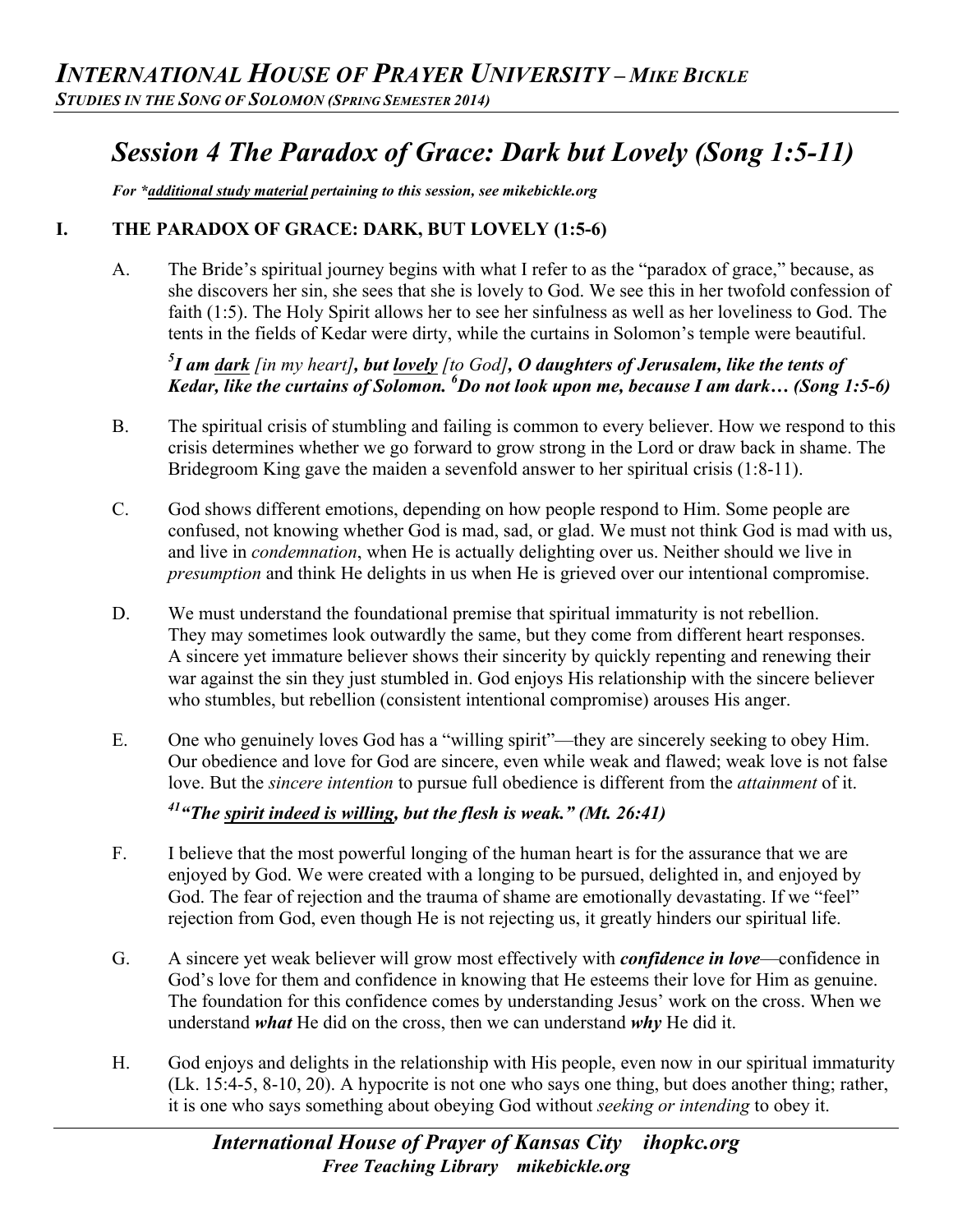### **II. HER JOURNEY BEGINS WITH THE PARADOX OF GRACE (1:5-11)**

A. The paradox of our faith is that we are dark in our heart, yet lovely to God. Some emphasize how sinful we are (darkness of heart), and others how beautiful we are to God (in Christ). Both of these truths must be held in tension to properly understand our relationship with God in Christ.

*5 I am dark [in heart], but lovely [to God]…6 my own vineyard [heart] I have not kept. (Song 1:5-6)*

- B. We are lovely before God, even in our weakness, for four reasons:
	- 1. *God's personality*: God has a loving and kind personality. In other words, because of who God is, He sees us in His generosity—*"Beauty is in the eyes of the beholder.*"
	- 2. *The gift of righteousness*: We receive the beauty of Jesus' righteousness (2 Cor. 5:21).
	- 3. *A willing spirit*: A willing spirit, the sincere intention to obey God, is beautiful to Him. *41The spirit is willing, but the flesh is weak. (Mt. 26:41)*

## *<sup>4</sup> The incorruptible beauty of a gentle and quiet spirit…is precious in the sight of God. (1 Pet. 3:4)*

4. *Our eternal destiny*: In the resurrection we will live in perfect love forever. God sees the end from the beginning and sees us now in the light of eternity, with perfect obedience.

## **III. HER SPIRITUAL CRISIS (1:6-7)**

A. The maiden described five pressures related to her spiritual crisis (1:6-7). She felt shame when people stared at her because of her failure; she felt rejected by her angry brothers; she was overworked by being forced to keep other vineyards; she allowed her own vineyard (heart) not to be kept with fresh love for Jesus; she served Him at a distance, instead of drawing near.

*6 Do not look [stare] upon me, because I am dark because the sun has tanned me. My mother's sons were angry with me; they made me the keeper of the vineyards, but my own vineyard [heart] I have not kept. 7 Tell me, O You [Jesus] whom I love, where you feed Your flock…for why should I be as one who veils herself by the flocks of Your companions? (Song 1:6-7)* 

- B. *Shame*: She felt shame as others stared (NASB) at her because of her dark heart (failure).
- C. *Rejected*: The sons were angry because of her youthful zeal. The sons speak of older, spiritually dull leaders who do not value the fervency in young believers. Why?
	- 1. First, zealous believers bring conviction to spiritually dull believers, who often simply dismiss true spiritual zeal as legalism.
	- 2. Second, the untempered zeal and pride of zealous believers often make spiritually dull leaders angry. Our zeal must be seasoned with wisdom and humility. Some new believers condemn others who do not express devotion to God in the same way that they do.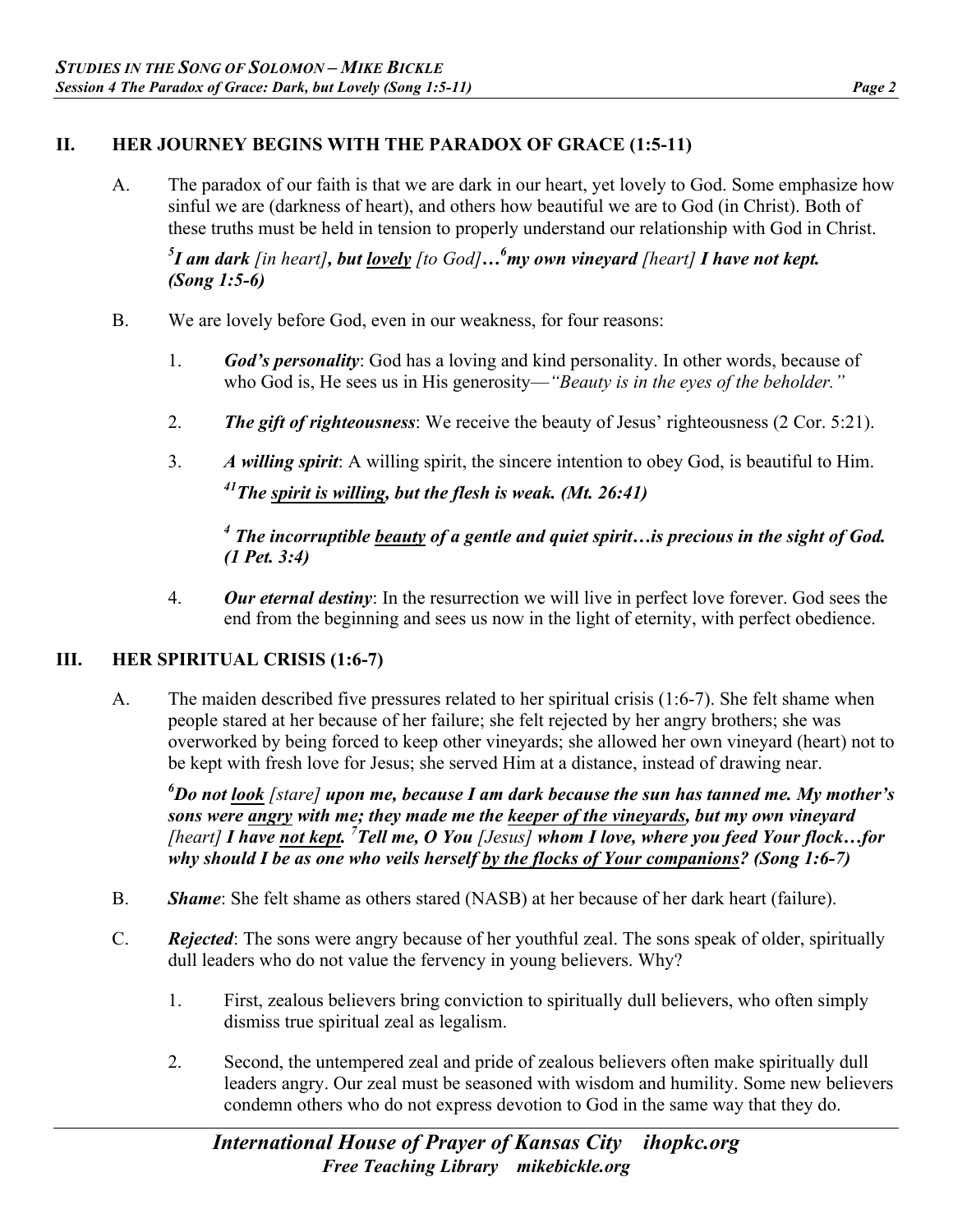- D. *Burnout*: She was mistreated by the angry sons who overworked her by giving her many responsibilities in different vineyards (plural). Spiritual burnout does not come from hard work as much as from working with a wrong spirit—by seeking to gain approval from people, and by not connecting with the Spirit in the work. Embracing too many responsibilities out of the desire to be noticed by others often leads to burnout.
- E. *Dullness*: She did not keep her own vineyard (heart). Taking care of her own vineyard speaks of nurturing her personal relationship with Jesus. We cannot impart to others what we do not possess in our own hearts. The most important thing we can do in our ministry for others is to cultivate spiritual depth in our own hearts. Originally, what she most wanted was the kisses of His Word. Yet the vineyard of her heart was choked by the weeds of busyness, sin, and shame.

*6 They made me the keeper of the vineyards, but my own vineyard I have not kept. (Song 1:6)* 

F. *Distance*: She felt the pain of serving Jesus at a distance as a "veiled woman." Women veiled themselves when working with strangers with whom they were unfamiliar. She asked, "Why should I serve down the road instead of near to You?" She lost her sense of nearness to Him.

*7 For why should I be as one who veils herself by the flocks of Your companions? (Song 1:7)* 

#### **IV. HER DESPERATE CRY TO HAVE MORE OF JESUS**

A. The maiden longs to be to fed by Him and recover her sense of nearness to Him (1:7).

<sup>7</sup> Tell me, O You [Jesus'] whom I love, where you <u>feed Your flock</u>, where You make it <u>rest at</u> *noon. For why should I be as one who veils herself by the flocks of Your companions? (Song 1:7)* 

- B. In her crisis, she cried out to Him in desperation. She was saying: "I have been fed by others, but now I want You to feed me and satisfy the cry of my heart." She remembered the sweetness of her communion with God in her times spent in His "chamber" (1:4). She asked for counsel, *"Tell me, where do you feed Your flock?"* This is an expression of her prayer, "Draw me away." She is desperate to encounter Jesus. Ministry activity and even promotion will never be enough.
- C. Bible teachers can inspire and point us to the green pastures of truth. However, for truth to feed our heart, we must turn it into a dialogue with Jesus.
- D. She longs to be satisfied with Jesus. She cried out, "Where will You satisfy me, even in the heat of the day?" At noon, or in the heat of the day, sheep will lie down if their stomachs are full. God wants us to rest in the midst of the heat of the day (life pressures) by connecting with Him.
- E. Her love for Him was sincere as she cried out, *"Tell me, O You whom I love."* She is not a hypocrite, but has confidence that her love is real, even in her crisis and spiritual dullness.
- F. God's love is beyond comprehension (Eph. 3:19), and there is no condemnation in Christ.

*19…to know the love of Christ which passes knowledge. (Eph. 3:19)* 

*1 There is therefore now no condemnation to those who are in Christ. (Rom. 8:1)*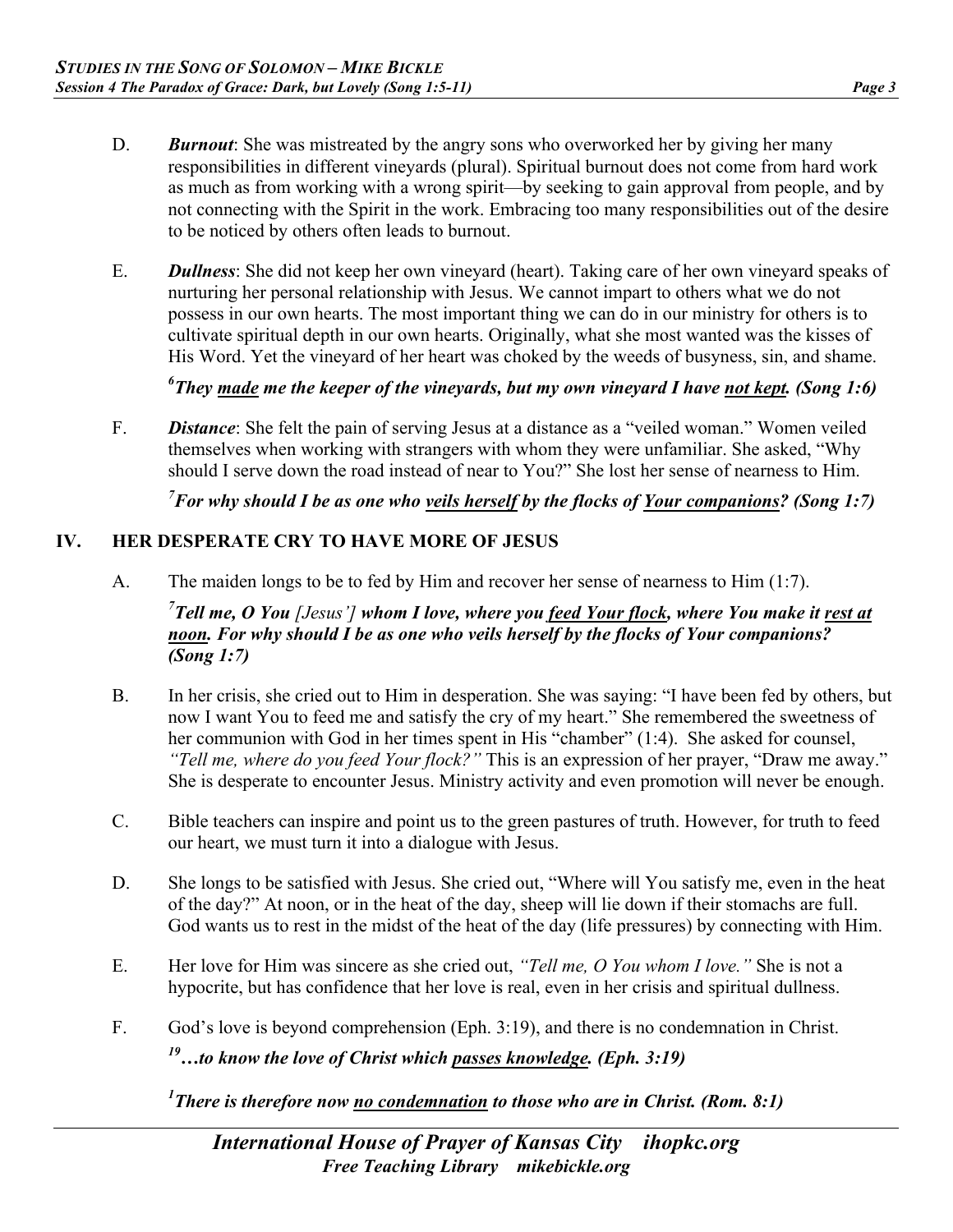- G. Many sincere, repentant believers expect to be rebuked after seeing their sin and weakness. The Bridegroom King speaks comfort to the heart of His people when addressing their sin and shame. He wants the spirit of shame and rejection to be broken off their hearts.
	- 1. The Lord promised to give Jerusalem double honor in place of her shame (Isa. 61:7) and commands us to speak comfort to her after her many years of shame (Isa. 40:1-2).

*7 Instead of your shame you shall have double honor…therefore in their land they shall possess double; everlasting joy shall be theirs. (Isa. 61:7)* 

*1 "Comfort, yes, comfort My people!" Says your God. 2 "Speak comfort to Jerusalem, and cry out to her…that her iniquity is pardoned; for she has received from the LORD'S hand double [honor] for all her sins." (Isa. 40:1-2)*

2. The Lord gives a new name to His people to show He delights in them (Isa. 62:4-5). He reveals His heart as a Bridegroom in removing shame from His people (Isa. 54:4-8).

*4 You shall no longer be termed Forsaken…but you shall be called Hephzibah…for the*  LORD delights in you...<sup>5</sup> as the bridegroom rejoices over the bride, so shall your God *rejoice over you. (Isa. 62:4-5)*

*4 You will not be ashamed; neither be disgraced, for you will not be put to shame; for you will forget the shame of your youth…5 For your Maker is your husband, the LORD of hosts…8 But with everlasting kindness I will have mercy on you." (Isa. 54:4-8)*

## **V. THE BRIDEGROOM'S SEVENFOLD ANSWER (1:8-11)**

A. The Bridegroom answered the maiden's prayer (1:7) by giving her seven statements telling her where she could find Him and be fed by Him (1:8-11). He affirmed her as beautiful in His eyes, and gave her a threefold instruction (1:8), a threefold affirmation (1:9-10), and a promise (1:11). His seven statements in this passage represent a vital part of the theology of holy passion.

*8 If you do not know, O fairest [most beautiful] among women, follow in the footsteps of the flock, and feed your little goats beside the shepherds' tents. (Song 1:8)* 

- B. Jesus wooed her heart by saying, "O most beautiful of women." He knows that her garden is not being kept, but He sees the cry in her heart to love Him. She is unlovely to the angry sons, but is most beautiful to Him, even in the midst of her failure. The word *fair* is translated in most other versions of the Bible as "beautiful" (NASB/NIV). The first issue in understanding how the Lord feeds the heart of His people starts with understanding how He sees them in their weakness.
- C. He gave a threefold instruction as to where He feeds her and establishes intimacy with her (1:8). He emphasized the importance of not living in isolation, idleness, or with an independent spirit.

*8 Follow in the footsteps of the flock, and feed your little goats beside the shepherds' tents. (Song 1:8)*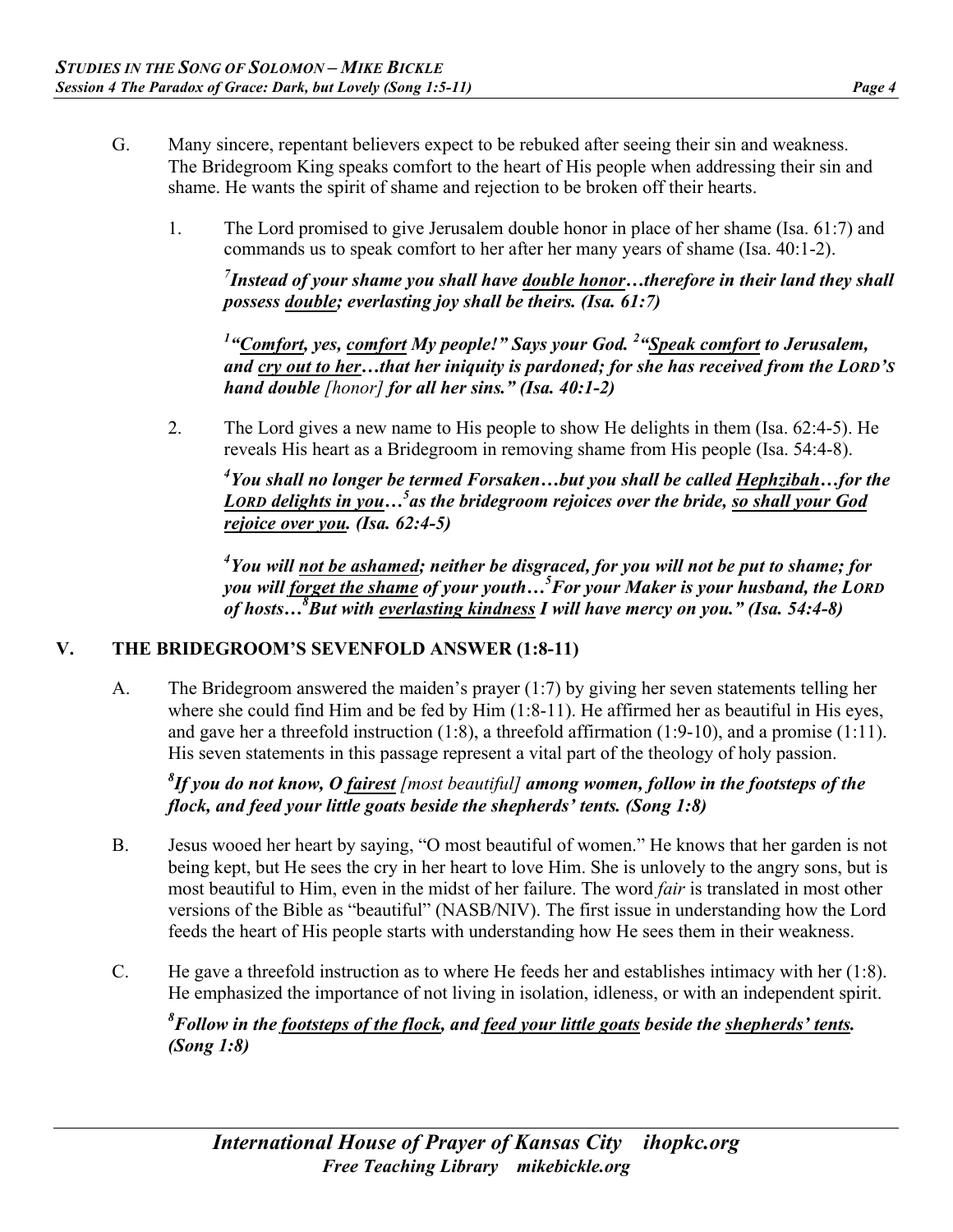- 
- D. *Instruction #1*: *"Follow in the footsteps of the flock"* by being involved in a church (1:8c). Scripture emphasizes the importance of belonging to a church, and *not living isolated from it*.
	- 1. He tells her to follow in the footsteps of the flock, to get involved in the fellowship of the Body. The *footsteps of the flock* speak of where all the sheep walk with God. He was saying *follow in the place* where the Body walks, or *get back into fellowship* and do not overreact to the angry brothers who judged and mistreated you. People isolate themselves from the Body as a result of feeling rejection, bitterness, or shame related to the Church.
	- 2. Jesus prophesied that He would build His Church (Mt. 16:18). He is returning for a connected Church filled with glory. Much is lost in our spiritual life (and in our children) if we forsake assembling together and instead embrace a "churchless Christianity."

*18"I will build My church, and the gates of Hades shall not prevail…" (Mt. 16:18)*

*25…not forsaking the assembling of ourselves together, as is the manner of some, but exhorting one another… (Heb. 10:25)*

E. *Instruction #2*: *"Feed your little goats"* by serving others in a local church (1:8d). Scripture emphasizes the importance of serving and *not living in idleness*. We are to take care of our Godgiven responsibilities in caring for and discipling those who are younger in the Lord. God ordained that each believer be a "joint of supply" that reveals His love to others (Eph. 4:16).

*16"… the whole body, joined and knit together by what every joint supplies, according to the effective working by which every part does its share, causes growth of the body… (Eph. 4:16)* 

F. *Instruction #3*: *"Besides the shepherds' tent"—*by honoring spiritual authority (1:8e). Scripture emphasizes honoring spiritual authority, *not living in a spirit of independence* that disregards it.

*17Obey those who rule over you, and be submissive [cooperate with], for they watch out for your souls, as those who must give account. Let them do so with joy and not with grief, for that would be unprofitable for you… (Heb. 13:17)* 

- 1. She was called to serve the Body "beside" the tents of the true shepherds. Jesus wants us to have a humble heart toward the shepherds (leaders) under whom He places us. One practical reason for submission is so that a body of believers can function in unity.
- 2. The function of leadership in the New Testament was "to rule," which consisted of shepherding the people and giving direction to the local church so that it could function in unity (1 Tim. 5:17; 1 Thes. 5:12; Heb. 13:17, 24). This includes establishing its vision, values, action plans, and problem solving in spiritual and administrative issues, etc. The elder should never dominate a believer's faith (2 Cor. 1:24; Mt. 20:25; 1 Pet. 5:3).
- G. *Summary*: The Bridegroom's answer touches three common temptations. First is the temptation to isolation or bitterness by feeling mistreated by the angry sons or shame related to our sin. Second is the temptation to selfishness that allows us to idly use all our free time on ourselves. Jesus wants us to take care of the little ones. Third is the temptation to live with an independent spirit that resists spiritual authority and walks in lawlessness and pride.